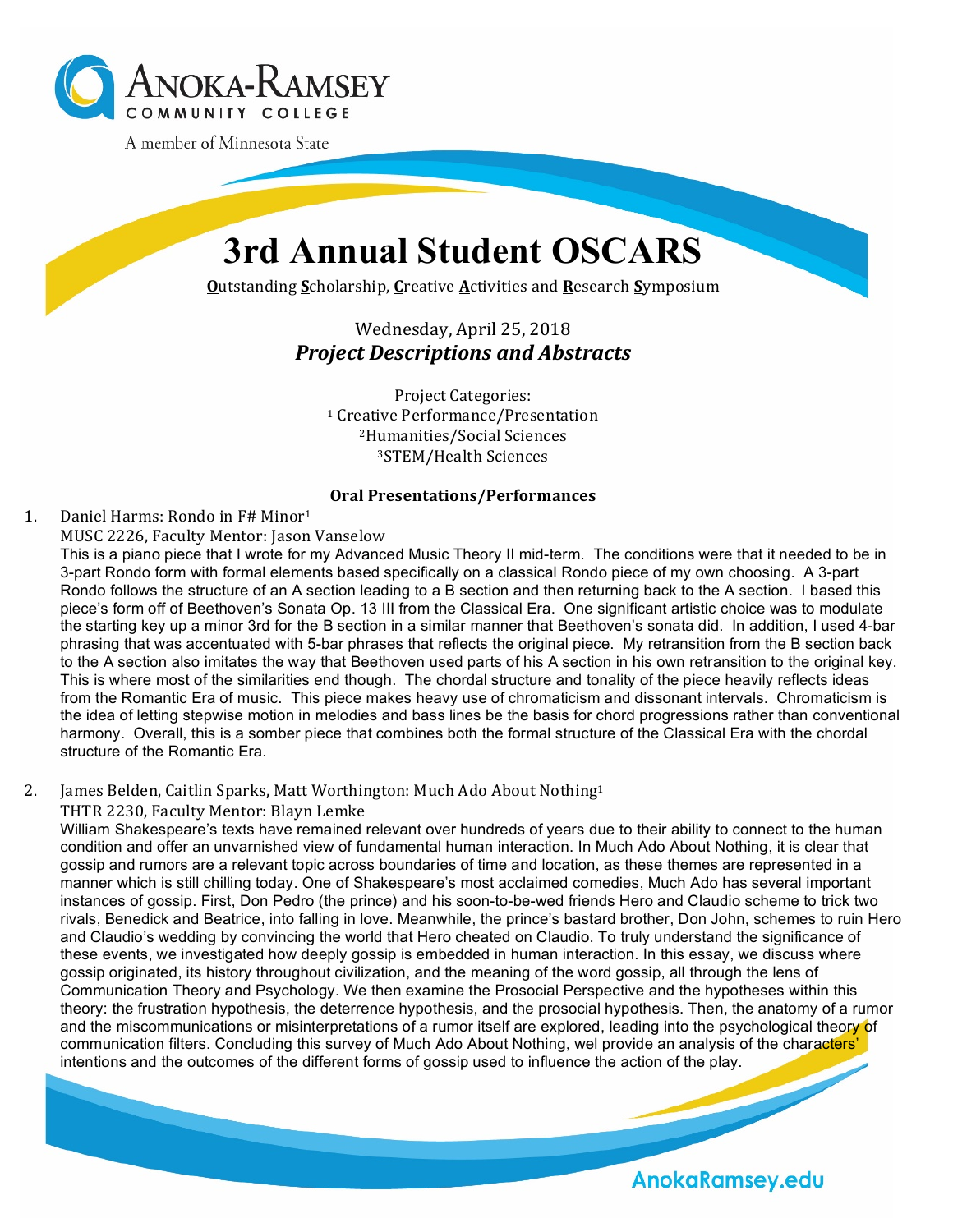3. Axel Kylander: Around a Judgment Day<sup>1</sup>

ENGL 1161, Faculty Mentor: Getchen Marquette

In April of 2017, my mother was diagnosed with a rare, inoperable, and aggressive form of brain cancer. Her diagnosis was a judgment day, ending the old world and ushering in an era of uncertainty. This situation has dominated my thoughts for the last year, and, in essays and poetry, has been my main line of "research" over the course of this semester. If every day is a battle, here I provide only an overview of the war, through memories and vignettes. In this brief collection of thoughts, I reflect on life before and after the judgment day, what has changed and what has been lost, and, stranger still, what remains the same.

- 4. Wyatt Kerkes: Missing the Process of Mastery<sup>2</sup> SOC/PSYCH 2260, Faculty Mentor: Karl Wielgus The process of mastery is a missing puzzle piece in our collective consciousness. Fundamentally it is something quite often overlooked when trying to achieve unique individual human potential. I hope to shed light on the subject matter and give you the viewer a great sense of curious inspiration to strive for the daydream of your life. Using examples from my life research will give you an in depth look at how this process can be utilized for the future of our educational system and individual life potential.
- 5. Sam Mayes: Wildlife Use of Restored Peatland Habitats in East Central Minnesota<sup>3</sup> BIOL 2230, Faculty Mentor: Kristen Genet

Wetlands are integral components of ecosystems. Recent studies show that nearly half of global wetlands have been lost; less than 9% of earth's land area remains as wetland. One of the resulting issues is a reduction in wildlife abundance and diversity. This is due to a decrease in native plant diversity that supports many terrestrial species. The overall objective of this study was to determine wildlife use in a partially restored and protected wetland in Blaine, MN. The hypothesis was that restoration of wetlands would increase the diversity of animal species present by providing more suitable habitat conditions. We used camera traps to capture animals in the restored and unrestored areas of the Blaine Wetland Sanctuary. The numbers of species at each location were recorded, and statistical analyses determined if there was a significant difference between the restored and unrestored areas. Although this is just the first phase of a long-term study, preliminary analyses suggest that there are no significant differences between species diversity in restored compared to unrestored wetlands, but does suggest that camera placement is very important in documenting species presence. Of the animals captured, only three species were found in both the restored and unrestored areas whereas several species were found in only one area and not the other. Although there was no difference in the number of species captured, more individuals were captured in the restored wetlands. These results will contribute to a larger database of wildlife use on a broader geographic scale to identify patterns of species diversity and habitat use in remnant and protected habitats of east central Minnesota.

6. Christopher Sherve: Investigating Serum levels in Wild versus Captive Great Plains Grey Wolves from Northern Minnesota<sup>3</sup>

# BIOL 2299, Faculty Mentor: Paula Croonquist

Immunoglobulin E (IgE) is critical not only in providing immune protection against parasites but also mediating type I hypersensitivity that results in allergic reactions, asthma and atopic dermatitis. No much is known about IgE serum levels in wolves. One study concluded that Scandinavian wolves have higher levels of IgE than humans and mice presumably due to antigen exposure in the wild. However, Scandinavian wolves have been shown to have very low levels of IgA as opposed to Canadian wolves presumably due to inbreeding due to geographical confinement. In addition, although some non-colonized dogs have significant high levels of IgE, some colonized breeds did also in a report that concluded genetics and not environment is important for IgE production. . We hypothesized that wild Great Plain Gray wolves may produce higher levels of IgE in serum when compared to captive Great Plain Gray wolves presumably due to higher exposure and antigenic challenge. We analyzed serum samples that were collected the United States Geological Survey in collaboration with Dr. Mech and Dr. Barber-Meyer from wild animals in Ely, MN area. We also utilized captive wolf serum samples collected by Field Biology students at the Wildlife Science Center in Wyoming, MN our partnering institution, during their wolf handling experience. We performed enzyme-linked immunosorbent assays (ELISA) to detect IgE levels in three captive and 12 wild wolves. Our data indicates that IgE levels are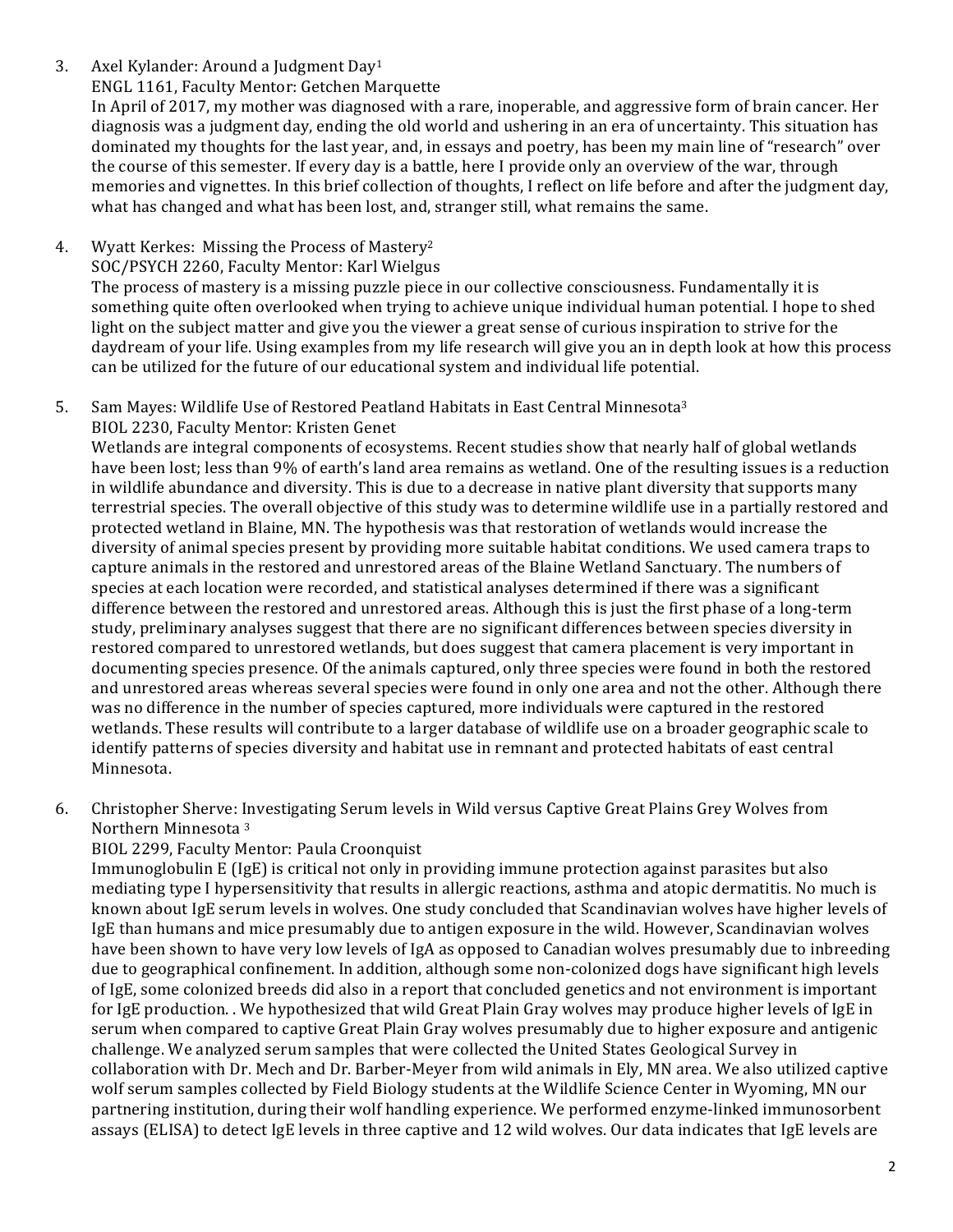significantly higher in wild wolves versus captive wolves. We are particularly interested in this data as previous results indicate that captive wolves with eosinophilic dermatitis (presumably due to Sarcoptes scabiei causing Mange) may have significantly higher levels of IgE when compared to healthy captive animals. We propose to expand this study to a larger sample size and investigate mechanistically this increase in IgE in wild and sick animals as it may provide an early diagnostic tool to prevent full blown parasitic skin infestations in captive wolves.

7. Jordan Hartmark, Emma Luckhardt, Eliana Portlance, David Letellier, Ruta Patel, Nick Ridley, Elijah Muhammad, Richard Ondigi, Anthony Brown: Lynx v. Timberwolves - A coding project of the Star Tribune Sports Section<sup>2</sup>

## MCOM/CMST 1100, Faculty Mentor: Melody Hoffmann

In this project, three sections of Intro to Mass Comm coded newspaper stories during the Lynx and TImberwolves seasons (July 2017-Feb. 2018). The goal of the research was to find out if the arguments made by Coach Reeve (Lynx) about the Lynx team's inequitable amount of news coverage were supported by data. Students also tracked off-season game coverage, style of photographs, sources used in stories, and the gender of the reporter.

- 8. Erica Dorough: Food Origins<sup>2</sup>
	- POLS 1141, Faculty Mentor: Matt Schuster

This was a very interesting/eye-opening project for me to find out exactly where the food I consume is coming from. I will definitely be looking at my product packaging a lot closer than I used to and I have made a conscious effort to think about where I am going to purchase my fruits and vegetables, such as visiting my local town farmers market more during the seasonal availability of course and even a local butcher shop as opposed to the local big box warehouse.

#### **Art Exhibitions/Poster Presentations**

- 9. Ruth Baccam: Dramaturgy Visual Conversations<sup>1</sup>
	- ART 2200, Faculty Mentor: Mark Lambert

Since a young age, I have found myself in between states of vulnerability, restlessness, healing and a spectrum in between them all. They sometimes clash with each other and I am always trying to find an equilibrium for them. With this combination growing up I was tentative to certain details but had a tendency to disassociate with anything else. My attention to detail and personal growth is integrated into how I approach my art. I also use symbolism with the human figure to show emotions that may cross with vulnerability, restlessness, and healing. Other ideas in my personal artwork that I explore revolve around identity, countering society ideology, and diversity. For human figures, I usually choose women. The reason for this is because it is a privilege to represent women in the world and visual art where representation of women has been historically facilitated through men. Along with this privilege as a women I also display women of colour often as a piece of me identifies with. This in hand counters the saturation of bias beauty in the media and a visual conversation of identity and what it includes. These ideas and my approach to detail make my artwork a visual expression of my personal nature.

10. Nikki Remington: My Place, 2018<sup>1</sup>

# ART 2200, Faculty Mentors: Mark Lambert and Rachel Breen

My artwork conveys my internal struggles and illustrates injustice faced by people throughout society. It is deeply satisfying when people react not only positively to my art but also with empathy, and can relate to the messages presented. Seeing my work resonate with people lets me know I'm not alone in my battles, and that keeps me inspired to continue. I work primarily with paint and mixed drawing media. I'm also an apprentice tattoo artist. I enjoy that through my tattoos my art becomes a physical part of someone else. A bond is created between myself as an artist and the client whose skin becomes permanently embedded with my art. My work revolves around exploring my own sense of identity, the human body, and our connection to the natural world around us. I enjoy manipulating the human figure, combining it with elegant floral imagery, and experimenting with landscape elements. I seek to create a narrative between ourselves and the environment in which we live.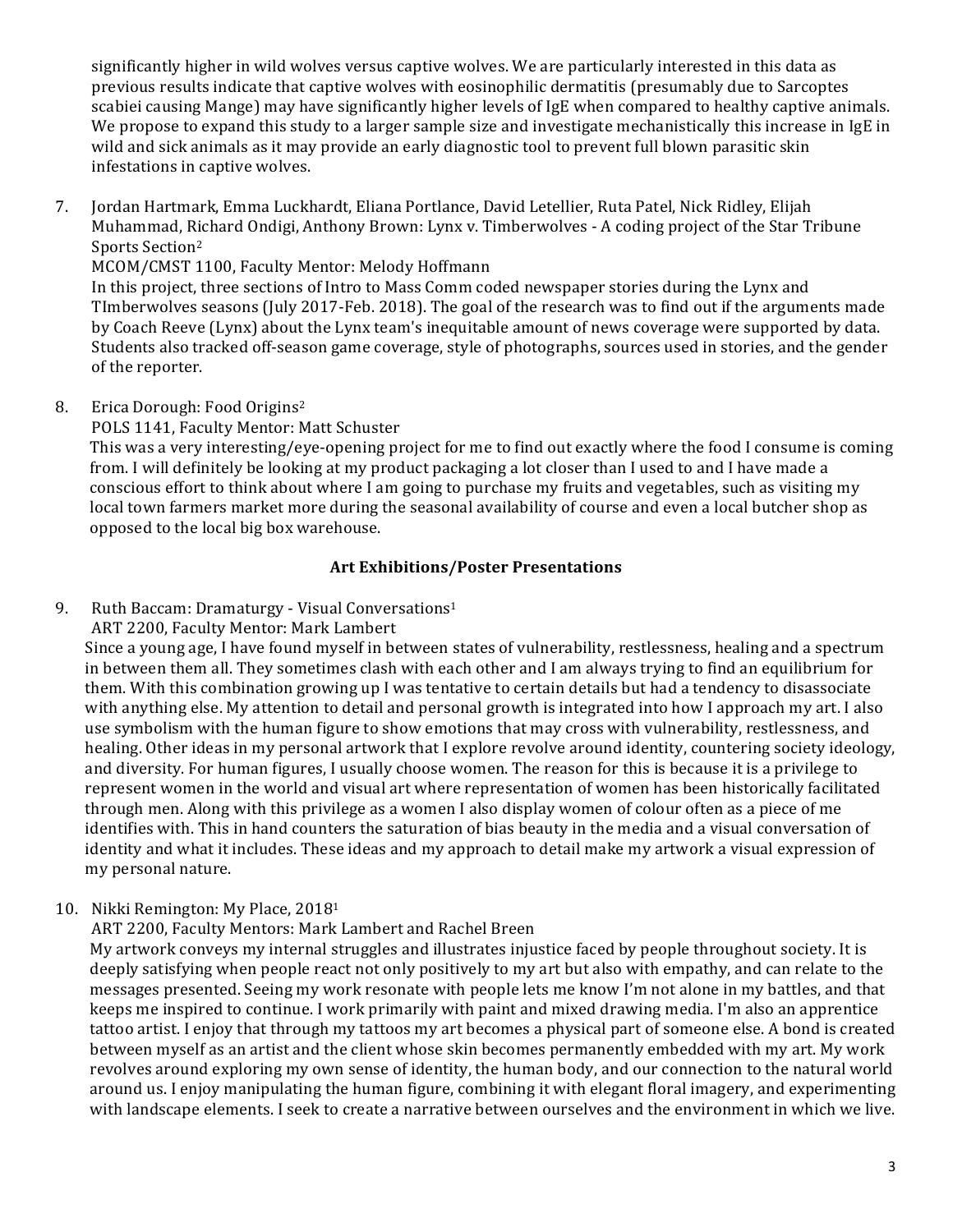# 11. Alison Stege: Blown Glass.<sup>1</sup>

## ART 2132, Faculty Mentor: Rick Schneider

Many forms of glass are in the display case, fused glass, blown glass and sculpture. I also have an oil painting and a large charcoal drawing located in the art department. (Artist statement)

Growing up I have always loved to be creative. In fifth grade I stumbled upon a video on YouTube of a man blowing glass, instantly I was in love . As time continued I spent most of my free time watching videos online and talking about how all I want to do is learn how to blow glass. It was my 16th birthday and my parents surprised me with a crash course at Foci for the weekend. After the weekend was done I knew that glass blowing is where I belong. I started my freshman year of college in fall of 2016 at Anoka Ramsey in Coon Rapids (Minnesota) where my passion continues to grow. The feeling of happiness I receive when I am creating my work is indescribable. I hope to spread my happiness with the world around me!

- 12. Ian Davis: Rhyme Scheme Earl Sweatshirt<sup>1</sup>
	- MUSC 2202, Faculty Mentor: Melissa Bergstrom

This presentation will cover the strong word play and rhyme scheme of Earl Sweatshirt. His word choices rhyme in such a unique way. He uses each part of the word beginning, middle, and end to make his rhyme work. For example his lines

"Call him bloated 'til he show 'em that the flow deluxe

Off the wall loafers, Four Loko and a cobra clutch

Vocals bold and rough, evoke a ho to pose as drum

And let me hit and beat it with a stick until the hole is numb

The culprit of the potent punch" his main rhyming sound is the "o", which is found in BLOated, fLOW, CObra, VOcals, etc. While his secondary rhyming sound is "i" found in his words: hIt, stIck, untIl, etc. He bounces back an forth between these two rhyming sounds until three fourths of the way through his verse then he reintroduces his rhyming sounds that he used in the beginning of his verse.

13. Alex Guimont: The Plight of the Basses<sup>1</sup>

MUSC 2202, Faculty Mentor: Melissa Bergstrom

I am a Bassist. Being a Bassist today brings along with it certain stigmas and assumptions. Such as that you are playing an easy instrument, a unimportant instrument or even just that you aren't a good musician. Composers and listeners throughout history have believed that low end frequency instruments shouldn't play the melody. They shouldn't be in the forefront. They should be there to support and to fill the gaps while the guitar, violin, or vocalist steals the show. Because of this fewer virtuosic bassist have risen to fame than other musicians. I am researching the virtuosic bass instrument players throughout time and how they have shaped how composers write and how audiences listen to music today.

14. Adam Johnson: Emotionally Charged Sound Through Unconventional Means<sup>1</sup>

MUSC 2202, Faculty Mentor: Melissa Bergstrom

Through the use of modern music software we are able to synthesize sounds that many years ago, seemed unimaginable. The use of sound design to create other worldly sounds, when used correctly, can paint a song with more detailed and vivid colors.

We take a look at a song called Presudeos by Alon Mor, which uses modern production techniques combined with classical scoring to tell a story of a relationship in turmoil. I dive into what gives this piece its character, as well as what modern production techniques give the song deeper emotional content.

15. Maggie Sorenson: Beethoven's Rebellion<sup>1</sup>

MUSC 2202, Faculty Mentor: Melissa Bergstrom

I am going to be showing Beethoven's genius ways of composing and how he was the bridge from 18thcentury classicism to 19th-century romanticism. The dawn of a new century was very fitting for this composer and his originality. His cleverness astonished many with his first symphony: breaking all tonality rules, abnormal rhythms and shocking melody lines. It appeared to start in the wrong key, so people thought. But was it? This is the first of Beethoven's many broken rules planted in his 1st Symphony and blossomed in his mature 9th Symphony. In both pieces, uncertain tonality, melody and rhythm play a crucial role in defining Beethoven's rebellious compositional spirit.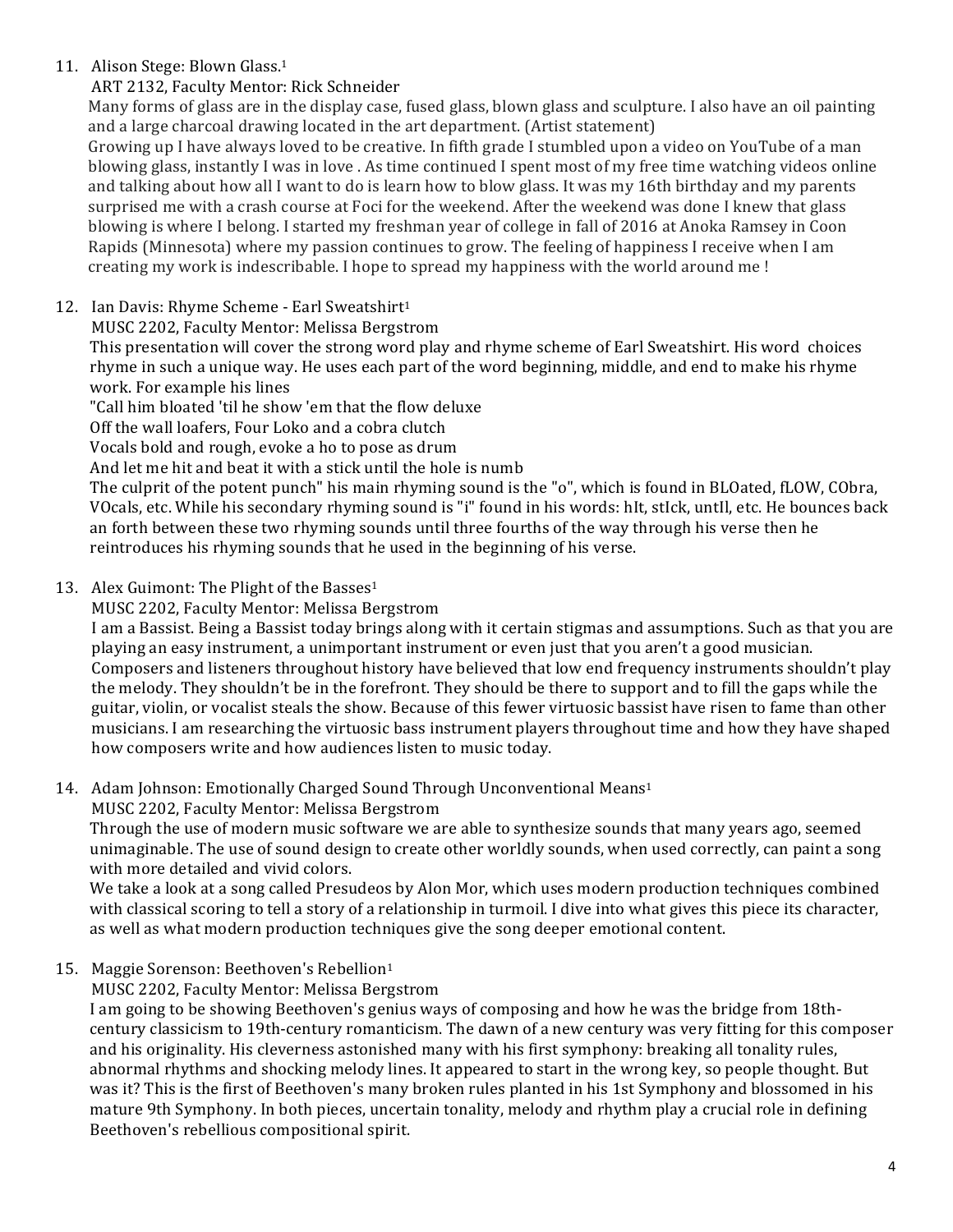16. Emily Starr: It Is Well, Over a Hundred Years<sup>1</sup>

# MUSC 2202, Faculty Mentor: Melissa Bergstrom

In our day and age it is rare that anything, whether books, music, or paintings, remain relevant when they are from over 100 years ago. Only do the truly exceptional and beautiful things survive. An example of this started out as a poem written by Horatio Stafford in 1873. This piece of poetry was written after Stafford suffered a great tragedy when he sent his wife and daughters on a trip by ship to England from America after being devastated by the great Chicago fire. The ship that his family was on collided with another vessel and sunk. Soon after he received a telegram from his wife that read, "Saved alone." On his journey to reunite with his wife in England, he passed over the spot where the ship went down and he lost his daughters and he then penned the poem, It Is Well With My Soul. This heartfelt poem was first set to music in 1876 by Philip Bliss as part of a collection of hymns. Out of the book, this particular hymn became very popular and Philip Bliss himself performed it across the United States. More recently however, Matt Redmond, who is a contemporary Christian artist released a song based off of the poem as well. Redmond decided to update the language of the verses so that it could resonate with the younger generation, but he kept the refrain exactly the same as Philip Bliss's hymn. There are many other examples as well but, it is pretty evident that It Is Well With My Soul still has an effect on music today.

17. Elise Williams: What Message Does Modern Day Music Send to Women? 2 SOC/WOST 1145, Faculty Mentor: Kirsten Olsen

The messages that society sends to women in the media is something that has a large impact on the way women grow up and learn to view themselves. I wanted to analyze whether or not men and women were sending positive or negative messages to their listeners and if themes were more prevalent in female versus male artists. In this research, I am attempting to showcase the amount of subtleties in the media that send small messages to women and impact the way others feel they can treat women, whether the listeners are male or female. I selected the top ten Billboard songs for first week in March, 2018 so I could get an accurate idea of the more recent musical messages. I am hoping to find that we will see more positive than negative messages in modern day popular music. When society begins to realize how many of these themes exist in the media we can work towards respecting our women and girls.

18. Bailey Ellefson: The Effect of State Contraception Policies on Teenage Pregnancy<sup>2</sup>

SOC 1102, Faculty Mentor: Stacey Brumbaugh-Johnson States vary in their policies and practices pertaining to birth control education and access. Sex education and birth control access for teenagers is highly controversial. Rates of teenage pregnancy vary greatly by state. This study examines teen-parent birth rates and role of state policies and practices pertaining to contraception education and access. Using data from the Census Bureau and state-level websites, I analyze the relationship between state policies and teen birth rates. I hypothesize that greater restrictions on teenage access to birth control results in higher rates of teenage birth.

19. Natalie Juell: Music Messages For  $LGBTO+2$ 

WOST 1145, Faculty Mentor: Kirsten Olsen

I conducted a small-scale content analysis of music lyrics and its message to the LGBTQ+ community members. I am very passionate of Women and Gender Rights, and I was very compelled to study the messages embedded within the music we listen to everyday. For my methodology I selected ten songs from Billboard's all time Gay Anthems. The years ranged from 2007 to 2017. I was looking for the following themes: Hatred against, Being/Loving Yourself, and Bullying/Derogatory Terms. I found that many artists in my sample would allude to the fact of their support for the LGBTQ+ community members and the countering of bullies through equal hurtful terms. I found that the music industry produces music that they believe will sell. Even though the times call for gender expression and empowerment, we are continuing to hear hurtful ideas and words.

20. Elier Meraz Barrera: Research/ Content Analysis in Lyrics<sup>2</sup> SOC/WOST 1145, Faculty Mentor: Kirsten Olsen One topic that is not very common in sociology is the research of misogyny and masculinity problems, along with women's empowerment. For my research i will be comparing and contrasting popular music genres, pop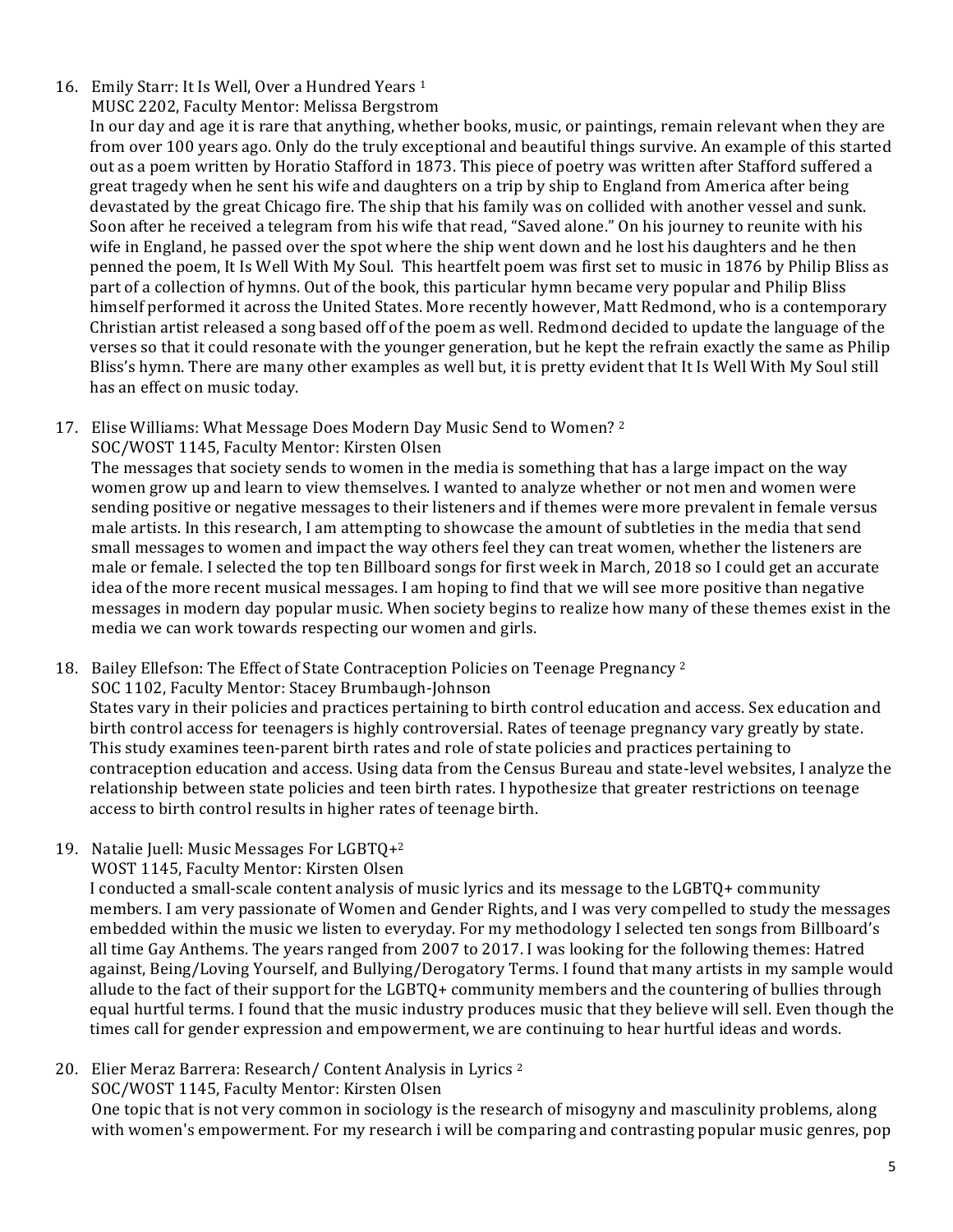and trap rap. My central question will be asking which of the two shows signs of misogyny and masculinity problems, and which of the two genres has more redeeming factors with empowerment of women. I will analyze the top 5 songs on both of these genres. Breaking down the lyrics of all ten and making notes and analyzing the significance of the lyrics. I will compare my results, and with my finding I will be able to determine which of the music genres has more misogyny man male centered bias.

## 21. Samantha Robinson: Song Lyrics Content Analysis Research Project<sup>2</sup>

#### SOC/WOST 1145, Faculty Mentor: Kirsten Olsen

For my content analysis research project, I took a deeper look into a variety of song lyrics of rock n' roll hits from 1987 to present day. I wanted to see how the portrayals of women have changed since 30 years ago in rock music. I believe the portrayals of women since the late 80's have promoted more positive messages towards women. For my study, I conducted a random sample. I choose 3 songs from each era (1987, 1997, 2007,  $& 2017$ ). Then I'm going to be analyzing song lyrics to find themes of misogyny, women being sexualized, women being submissive and promiscuous, content about love, and positive messages about women.

I expect to find more positive changes in the content of the songs in my sample.

22. Amanda Baird, Hannah Willi, Ogoma Nwachukwu: Experiments in Ethics - Organize an Activity<sup>2</sup> PHIL 1110, Faculty Mentor: Monica Janzen

For our Organize an Activity assignment in our Philosophy class, we ended up choosing to help with the remodeling of the cottages at the Anoka State Hospital into a homeless shelter for veterans. After an exchange of emails with the senator in charge of the project, I im Abeler, we found ourselves there, cleaning, scraping, and painting. We spent about  $5 \frac{1}{2}$  hours helping on a Saturday afternoon and when we left that night, we felt like we really did something that would make a huge difference in someone's life. When talking to the senator earlier in the day, we learned that the veterans take their own lives every day and that providing a home for them quickly was literally saving their lives. While we only came one day, we put all of our effort into working the hours that we were there, making sure that our small part could still make an impact on the lives of the veterans that will be living in that shelter. We were a part of 345 volunteers who spent a total of 56 days preparing this shelter. All those volunteers' work (including ours) added up to an achievable result in the end and the shelter was able to open the first of the cottages on schedule on Friday, December 1st, 2017.

#### 23. Jitendra Balraj: Organize an Activity<sup>2</sup>

#### PHIL 1110, Faculty Mentor: Monica Janzen

I will be presenting a project my partners and I took part in for into to ethics. The purpose of this project was to organize an activity outside of class, an activity meant to make an impact in the world. My group and I decided to host a volley ball tournament at Anoka Ramsey for a charity of our choosing. The process of setting up a big event with a lot of risks was not easy. But we did successfully host the event and with the money earned (almost 400\$) we donated to Leadmn.org an organization that is known for giving out scholarships to students. We decided on that organization because we're also college students and helping other fellow students trying to get an education like us is a worthy cause.

# 24. Eric Hiel: Extreme Ethics in Action<sup>1</sup>

# PHIL 1110, Faculty Mentor: Monica Janzen

I have always had a passion to change the image skateboarders portray through the community. It's important to remember what Gandhi said when it comes to making a difference. "You must be the change you wish to see in the world"-Gandhi. I specifically chose this project because I wanted to help make a difference in the skateboarder image. I started out by creating a group chat on Facebook with 3 friends who also are concerned on this topic. We then figured out a date which worked for all of us. My boss at Dairy Queen was in on this as well. She donated a few trash bags to our activity. I noticed that it takes multiple people to make a difference in some particular cases. This is perfectly fine because more people can reach out to kids that way. What I wanted to do was try to portray the greater good and spread the word to others. There is now a larger group hosted my 3rd lair action sports facility called BOSS squad. (Being Of Service Skaters) Follow them on Instagram to see more. BOSS squad Is a group of skaters who go out to communities and clean parks as well as spread the word to locals all around the cities. This activity exercises many virtuous skills. These skills include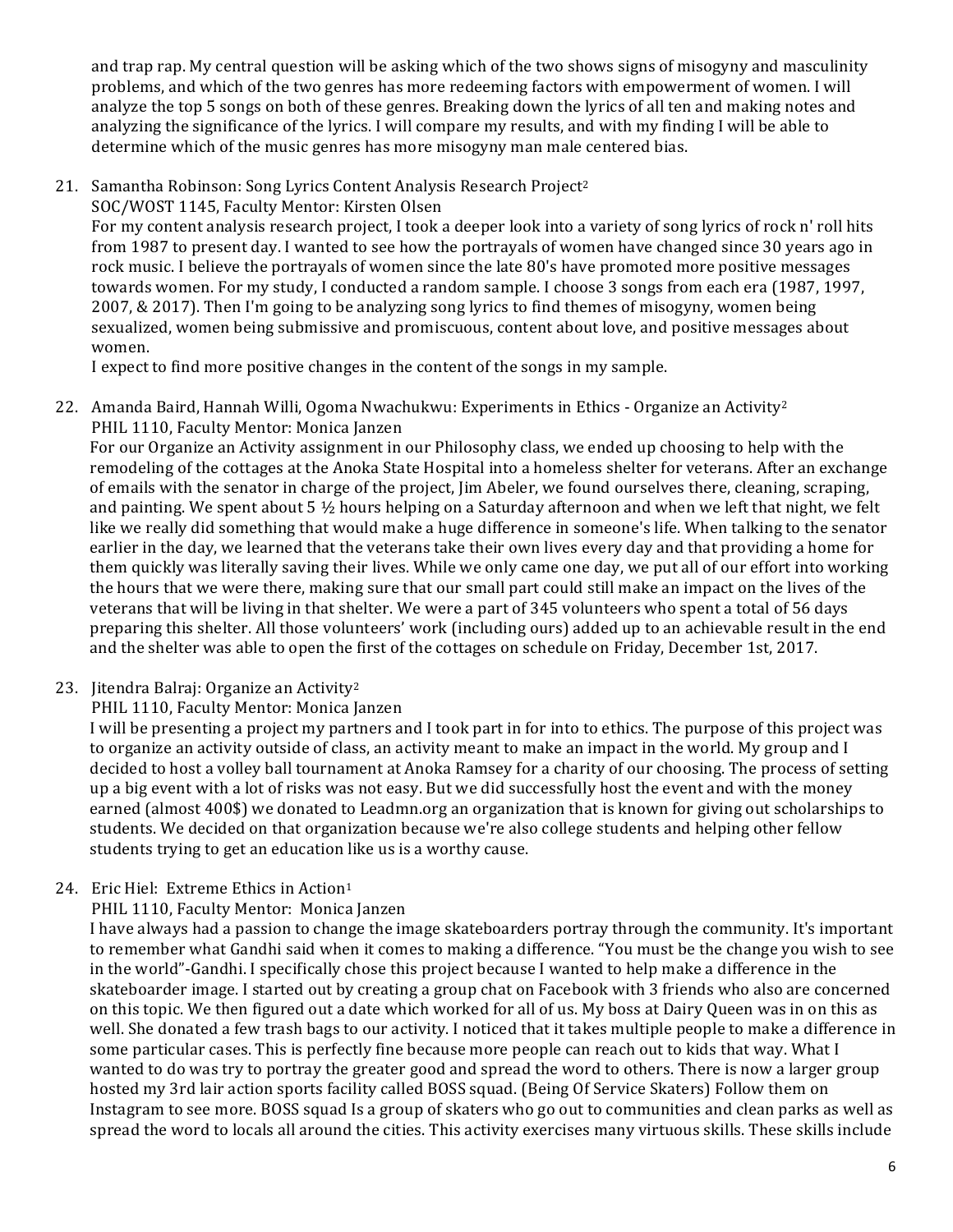self-discipline, awareness, helpfulness, and much more! I suggest you relate this to your own personal life. Seeing a common problem and acting on it will change the community. This also builds character and virtue and helps accomplish the greater good. Even something as little and spending 5 minutes picking up trash at the park will make a big difference in the long run.

25. Jalwa Khan: Organize an Activity<sup>2</sup>

PHIL 1110, Faculty Mentor: Monica Janzen

For my Organize an Activity, I organized the 1st Annual Masjid Beautification Day in collaboration Mosque's Women Board which included Lubna, Imaan, Jamilah, Flories and Marwa. The purpose of this project was to clean up the MAS Blaine Community Center. The community center had not been cleaned, on a large scale, since its purchase, which was in 2012, and junk items were lying around. The center is a place of worship and as a religious community, it is an important part of the lives of Muslims who live in Blaine. By organizing this project, we hoped to involve the community and instill a sense of responsibility so they would continue to take care of the Masjid. I knew that cleaning the Masjid would showcase our care and the community should be built on care for each other and demonstrating that care. On November 19, 2017, the activity took place from 9:30 to 2:30 which was divided into two shifts. We had about twenty six volunteers show up to help us clean. Originally, we had been planning on cleaning the ground and first floor of the center but it was more than a day's work so we only cleaned the first floor. Everyone was exceptionally happy to have had the opportunity to clean the center and offer a clean space for worshipper and the kids who attended Saturday and Sunday school. 

26. Natalie Juell: Alexandra House: Outreach of Love<sup>2</sup>

PHIL 1110, Faculty Mentor: Monica Janzen

For my project, I collected donations for the Alexandra House in Blaine, Minnesota. I am extremely passionate about Women's Rights. I believe we all need to help each other out, no matter in what capacity. I reached out through social media platforms, email, and flyers to get the word out that I was collecting donations. In a span of a month and a half, I collected over 550 items in total. I collected everything from hygiene products to breast milk storage bags to a lion king kids toy set. I am very humbled by the donations made to my project by my peers.

27. Brittanie Fort, McKenna Janudry, Misael Sente-Diaz: Abnormal Exposure to Reactive Oxygen Species Due to a Leaky Gut And Exacerbated by Meis1 Disregulation May Lead to HLHS<sup>3</sup> BIOL 2299, Faculty Mentor: Paula Croonquist

Hypoplastic left heart syndrome (HLHS) is a complex Congenital Heart Disorder (CHD) that is defined by hypoplasia of the ascending aorta and left ventricle as well as aortic valve defects. A role for Reactive Oxygen Species (ROS) in gastrointestinal-related abnormalities has been established demonstrating that oxidative stress can damage the intestinal barrier, alter its functions and increase intestinal permeability. In large quantities ROS have been linked to damage of oocytes. MEIS1 has been shown to protect hematopoietic stem cells from ROS accumulation as Meis1 conditional knock out mice display significantly higher ROS levels. In addition, a recent study provided evidence for a bigenic cause of HLHS identifying Sap130 and Pcdha9 as required for normal left ventricle and aortic valve formation. Interestingly, ChIP-seq data identified Meis1 as a potential target of Sap130. We propose that exogenous, due to increased intestinal barrier permeability, and endogenous, via Meis1 dysregulation, ROS accumulation directly causes genetic lesions in Sap130 and Pcdha9 respectively. A recently reported Sap130m/m and Pcdha9m/m double mutant mouse model could be crossed to the Meis1-/- knock out mouse and ROS levels measured in single, double and triple mutant embryos. Furthermore, a rescue experiment could involve crossing Sap130, Pcdha9 double mutants with a knock-in Meis1 transgenic mouse to investigate if endogenous ROS levels decrease in the triple mutants. The findings may be significant to potentially treat expecting mothers with antioxidants and similar inhibitors that prevent ROS accumulation and/or counteract its damaging effects.

## 28. Brandon Beaulieu, Payton Wright: Seasonal Abundance of Bushpigs in Gorongosa National Park<sup>3</sup> BIOL 1103, Faculty Mentor: Kristen Genet

We will be discussing if bushpigs are found more during the wet season than in dry. We found that they were actually found to be more abundant during the dry season, which came as a surprise to us. We looked deeper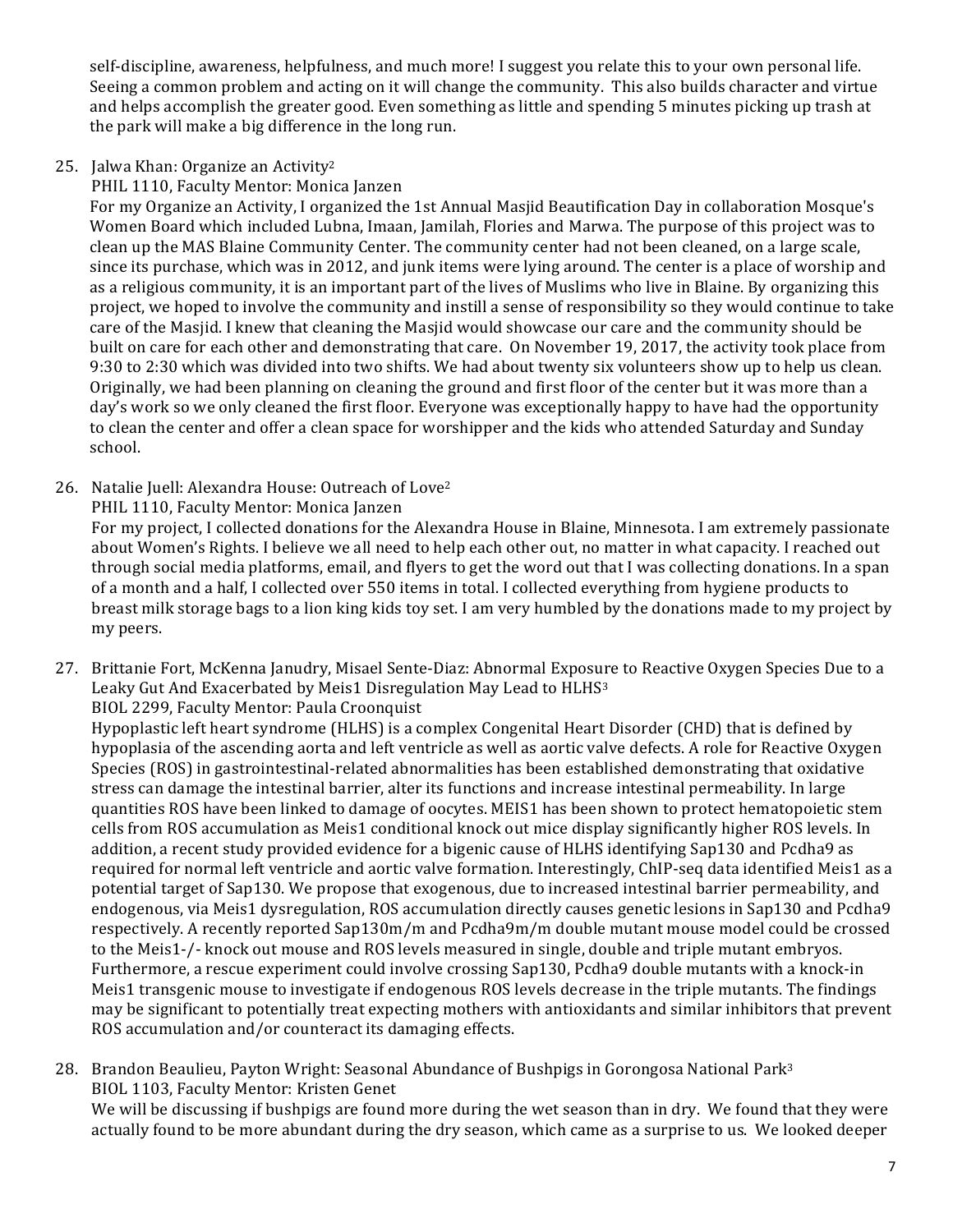and found out that it was because of their type of diet and the main foods that they eat are found in dry areas. Overall, we thought we would answer a question that posed relevant and useful to those studying in Gorongosa.

29. Hanna Dockter, Donald Maroschek, Lindsay Finnerty, Mathew Johnson: Lion Activity Affected By Seasons in Gorongosa National Park<sup>3</sup>

BIOL 1103, Faculty Mentor: Kristen Genet

In this project we carefully analyzed the trends in Lion activity in accordance to the seasons in Gorongosa National Park, located in Mozambique Africa. Lions are a Keystone Species, meaning that their activity largely impacts other animals throughout the park. When there are large numbers of lions, their prey populations will dramatically decrease, which ultimately decreases the lions population due to their dependent relationship. Our group was drawn to find out what causes lions daily activity because of their significant role in their environment. Our mission was to determine what seasons we should expect to see a large amount of lions, in order to predict the activity of several other species and their behavior. We found that seasons effect lion activity but we also determined that there are several other variables that influence their activity as well.

30. Elijah Muhammad: Bird Abundance in Gorongosa National Park<sup>3</sup>

BIOL 1103, Faculty Mentor: Kristen Genet

My examination and information were particularly focused to answer the inquiry, does the environmental change in particular areas of Gorongosa National Park modify the natural surroundings choices of specific birds, raptors, and ground hornbills? Or do they stay in a specific zone adjusting to the "Dry ,Dry-Wet, Wet and Wet-Dry" seasons? The wonderful winged animals do in fact chose to adjust, picking recognition over relocation modifying their conduct changing nourishment inclinations, shedding and so on which helps them in adjusting to the new condition. Abstaining from relocating the raptors and other birds escape potential fatigue, starvation and additional negative impacts.

31. Elijah Muhammad: Industrial Waste and how it's poisoning the world<sup>3</sup>

BIOL 1103, Faculty Mentor: Kristen Genet

The video will be revolved around describing an approach that would enable the arrangement of a sensible, socially fit, and naturally stable intend to diminish and eliminate "Industrial Waste" in MN. While identifying specific toxic substances and how they are ruinous to the earth and individuals. Included in this short film will be illustrations of non-point source pollutions current policies that are in place and how some companies "skirt" them in order to retain capital at the expense of life itself while focusing on both the issue and potential arrangements that can be enacted to halt the further destruction of all living things.

32. Geraldine Sagbo, Katarina Kraljic, Derrick Knotz: Hippopotamus Habitat Preference in Gorongosa National Park3

BIOL 1103, Faculty Mentor: Kristen Genet

Gorongosa National Park is located in South Eastern Africa in the country of Mozambique. Gorongosa was first established as a hunting ground in 1920. Our focal species is the Hippopotamus and the most important aspect for their survival. Trail cameras were used to take snapshots of animals that walk by a motion-detector. The cameras allow researchers and scientists to observe and understand the everyday lives of Gorongosa inhabitants. We will check to see how many each year had been spotted in the areas. Our thesis was supported with this evidence because of the number of hippos seen in this area.

33. Elier Meraz Barrera, Jeff Panora: Seasonal Buffalo Populations in Gorongosa National Park<sup>3</sup> BIOL 1103, Faculty Mentor: Kristen Genet

Gorongosa National park is located in Mozambique, Africa in the southern end of the East African Rift Valley. The park is home to many animals such as buffalos, lions, elephants, and many other species. The park has also experienced two decades of civil war that ended in 1992, and this war had caused many animal populations to decrease. However, due to large scale conservation efforts the animals population are starting to increase again. The scientists of the Gorongosa National park are tracking the growth of the animals. Now the specific species that we are looking at is the buffalo, which is Africa's only wild cattle species and is one of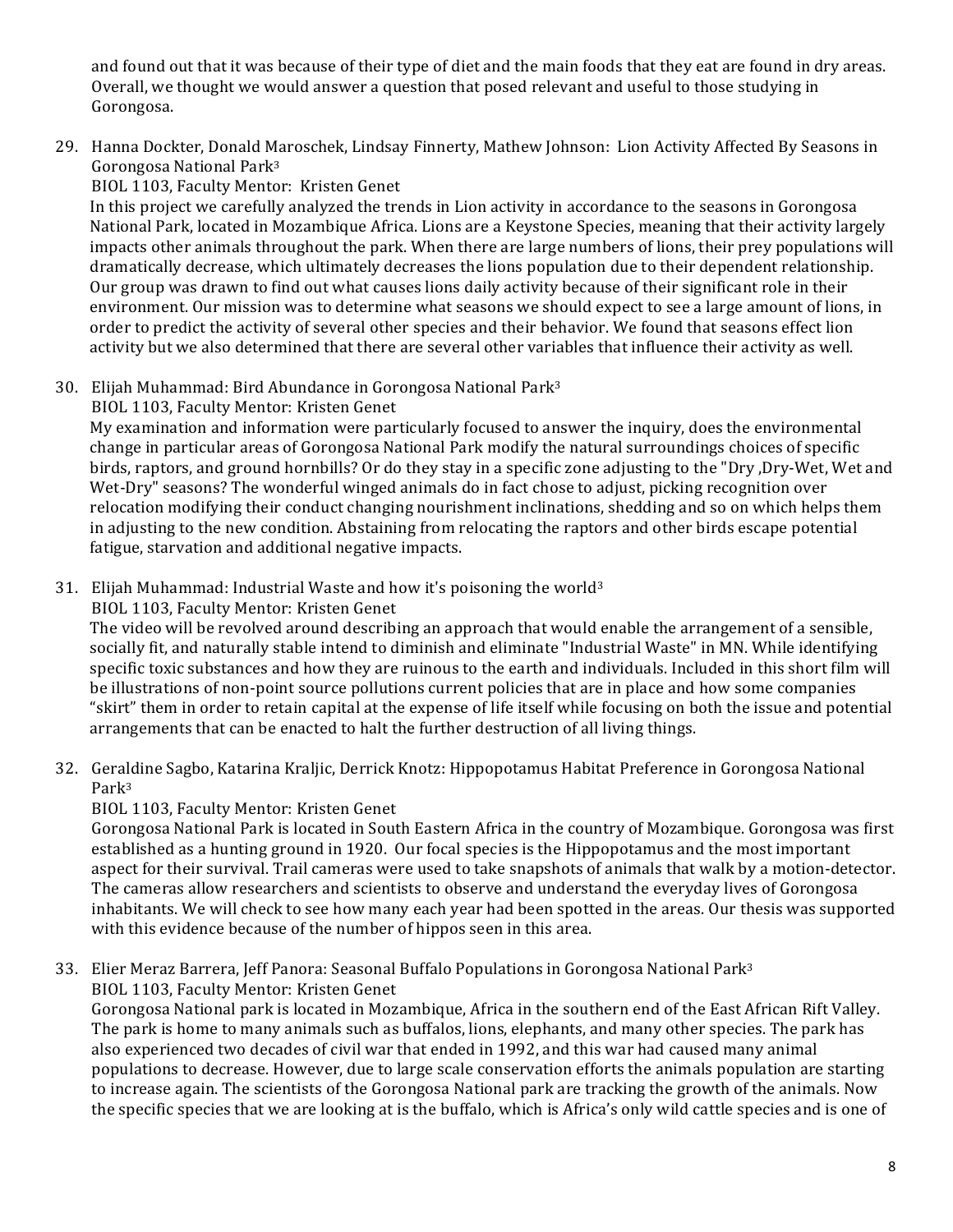the "Big Five" mammals. The buffalo are dark gray or black to reddish brown, and can be found in the African savannah or tropical forests, and its predators are humans and lion.

34. Sarah Durkot, Abdishakur Farah, Joseph Williams: Analysis of Sexual Dimorphism of Plastron Patterning and Length Along Femoral and Pectoral Sutures of Adult Chrysemys picta bellii<sup>3</sup>

BIOL 1107, Faculty Mentor: Kristen Genet

*Chrysemys picta bellii*, the western painted turtle, is one of four subspecies of painted turtle. Painted turtles are among the most common turtle species in North America with a range extending from southern Canada to northern Mexico. Currently, there has been little empirical research concerning differences between plastron pattern and length in adult male and female painted turtles. This study analyzed the ratio of pectoral-femoral suture width and suture pattern widths to determine whether the differences between sexes are significant. Photographs of turtles from Sunfish Lake and Lochness Lake from 2016 and 2017 were analyzed with image analysis software to measure the pattern and suture lengths on each turtle's plastron. Preliminary data suggests that there is no significant difference in either pectoral-femoral suture width ratio or patterns between males and females of *C.p. bellii*. Further data analysis of a larger and more geographically diverse sample may provide greater insights into the relationship between the sex and suture width of male and female western painted turtle.

35. Emily Hanson, Marina Richter, Katie Gilmer: The Effect of Age on Pattern Distribution and Coloration of the Plastron of *Chrysemys picta bellii*<sup>3</sup>

BIOL 1107, Faculty Mentor: Kristen Genet

*Chrysemys picta bellii*, the Western Painted Turtle, is one of four subspecies of painted turtles and can be found throughout the Midwest. Members of this subspecies are recognizable by their colorful patterned plastron. Little empirical research has been conducted on the patterns on the plastrons of Western Painted Turtles, and this study has added information to a pioneering area of research. Our study looked at the difference between adult and juvenile turtles concerning pattern area, perimeter to area ratio, and coloration. We measured the plastron and pattern of turtles from two locations, Sunfish Lake and Lochness Lake in Minnesota, using photographs and the image analysis software ImageJ. Data analyses show no significant differences between juveniles and adults in terms of pattern area and red coloration, but does show a significant difference for the pattern perimeter to area ratio. This shows a possible relationship between the development of the turtles and the extent of the patterns.

36. Hope Gapen, Esther Aspling, Differences in Plastron Pattern Areas and Coloration Between Sexes in Adult Western Painted Turtles<sup>3</sup>

# BIOL 1107, Faculty Mentor: Kristen Genet

Western Painted Turtles (Chrysemys picta bellii) have distinct coloring on their plastron that exhibits a colorful pattern that is unique to each turtle. No current empirical relationships to distinguish sex or age class using pattern or coloration exists. The goal of this study was to identify whether a difference in pattern area or coloration exists between male and female adult turtles. Turtles from Sunfish Lake and Lochness Lake (Anoka County, MN) were captured and photographed between 2016 and 2017. Using imaging analysis software, the plastrons pattern and coloration were measured and analyzed. The results were statistically compared using two sample t-test between the males and females to determine if any significant differences existed between them. Based on similar comparisons in other turtle species a confirmation of the hypothesis was expected. Discovering a difference in pattern area or coloration could possibly lead to the development of a system to determine the sex of juvenile turtles. Such a system would lead to more accurate population studies and management of the species.

37. Vladislav Gladis, Eduard Parrington, Andrew Bluth, Kalid Abdalla: Comparison of Plastron Pattering in *Chrysemys picta bellii* from two Lakes in Anoka County, MN.<sup>3</sup>

BIOL 1107, Faculty Mentor: Kristen Genet

*Chrysemys picta bellii*, one of four subspecies of the painted turtles, is a very common turtle in the Midwest, and evaluating differences between these turtles' plastrons throughout different locations is important for determining the effect of the environment on physiology. Does the plastron area and perimeter to area ratio differ between Sunfish Lake and Lochness Lake in Anoka County, MN? Turtles were captured, marked, and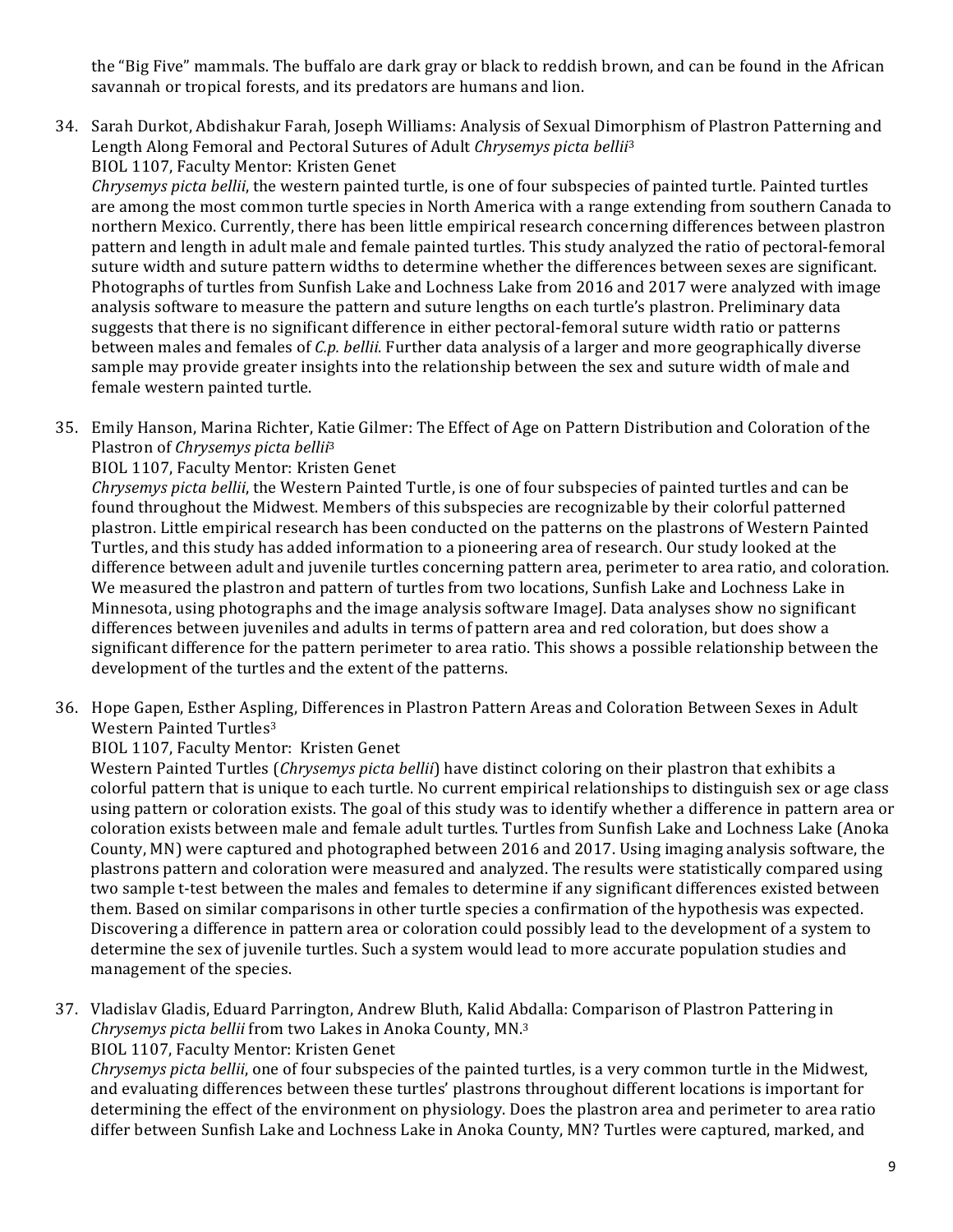photographed from these locations in 2016-2017 and Image J software was used for image analysis of plastron photos. The differences in the pattern area and perimeter to area ratio of the turtles within Sunfish Lake in 2016 was not significant, but may be different compared to Lochness Lake, due to varying environmental factors. This study implies that exposure to different habitat conditions and water chemistry may influence development of pattering and coloration in plastrons of turtles from different sites.

38. Mary Yocum, Diana Abebe, Alina Brooke: The extent of plastron patterning area and length, with relation to overall plastron size between male and female Western Painted Turtles (*Chrysemys picta bellii*)<sup>3</sup> BIOL 1107, Faculty Mentor: Kristen Genet

The Western Painted Turtle, *Chrysemys picta bellii*, has a large area of the plastron covered by patterning, misaligned scutes and lighter colored margins. Sex determination is not possible for painted turtles until they reach sexual maturity, as characteristics used to tell sexes apart are not fully developed. Absolute growth rate differs between males and females of the Western Painted Turtle and shell shape, color patterns, and claw size may be used to determine the sex of a turtle. However, these characteristics can give inconclusive results as variations due to environment can exist. This project will determine whether there is a significant difference in the extent of plastron pattern area and length between adult male and female western painted turtles, and if this difference is significant enough to be used to differentiate sexes. The hypothesis is that there is a difference between sexes of *Chrysemys picta bellii*, due to differing growth rates and sexual characteristics. Image analysis software was used to measure the sizes of the turtles taken from Sunfish and Lochness Lake, including a comparison of plastron and pattern area, and a comparison between the plastron width between set scute pairs and length versus the pattern. Measuring was done on photographs taken in a standard manner in 2016 and 2017. These measurements were compared between male and female adult turtles and significance was determined using a t-test. This is an ongoing study with the results expected to show that the difference in plastron pattern area and width in relation to the plastron can be used to distinguish between sexes. 

39. Matthew Ebeling: Wetlands in Your Neighborhood Interpretive Sign<sup>3</sup>

**BIOL 1107, Faculty Mentor: Kristen Genet** 

During the 2017 fall semester, the class of BIOL 1107-01 designed interpretive signs for a Blaine wetland restoration project under the supervision of Dr. Genet. Weekly revisions from peers and Blaine board members served to focus the design and purpose of each sign. The goal of the signs is to educate the public about the Blaine wetland sanctuary and the benefits it provides.

40. Amara Isom Karypis and Rachel Geurts: Upland & Mesic Forest Interpretive Sign for Blaine Wetland Sanctuary3

# BIOL 1107, Faculty Mentor: Kristen Genet

This Upland and Mesic Forest interpretive trail sign for the Blaine Wetland Sanctuary, is one in a series of signs that will be posted along the trail of the sanctuary. Embedded within the sanctuary's mesic forest, this sign is an essential visual and educational tool. It informs readers about what makes that region of the sanctuary different from the rest and the environmental services it provides. Illustrations point out and magnify the plants, animals and different parts of the forest. Interactive activities encourage visitors to look around and experience the sanctuary. The sign also educates visitors about common misconceptions about the forest, including its fallen and essential logs and fungi. Quick response QR codes are placed within the sign to give visitors additional online information about varying parts of the forest, allowing easy and simply access through your smartphone. Links to sound bites of animals and interesting articles about plant life will be easily visible to those interested in furthering their knowledge. With the support of Blaine, ARCC, the Blaine Wetland Sanctuary and additional partners, a wide range of viewers, from differing ages and backgrounds, have evaluated this and others signs, all with positive responses. This sign and others will connect the citizens of Blaine to their local wetland in a unique and entertaining way.

## 41. Leah Nelson, Samantha Jamagin: Incubation Periods of Different Breeds of Chickens<sup>3</sup> BIOL 2206, Faculty Mentor: Joan McKearnan

In our experiment we gathered 16 eggs, four off which were pure bred, and the rest were crossbred. We started the incubator on Friday with the eggs and it is set to automatic rotation at around 100°C. The eggs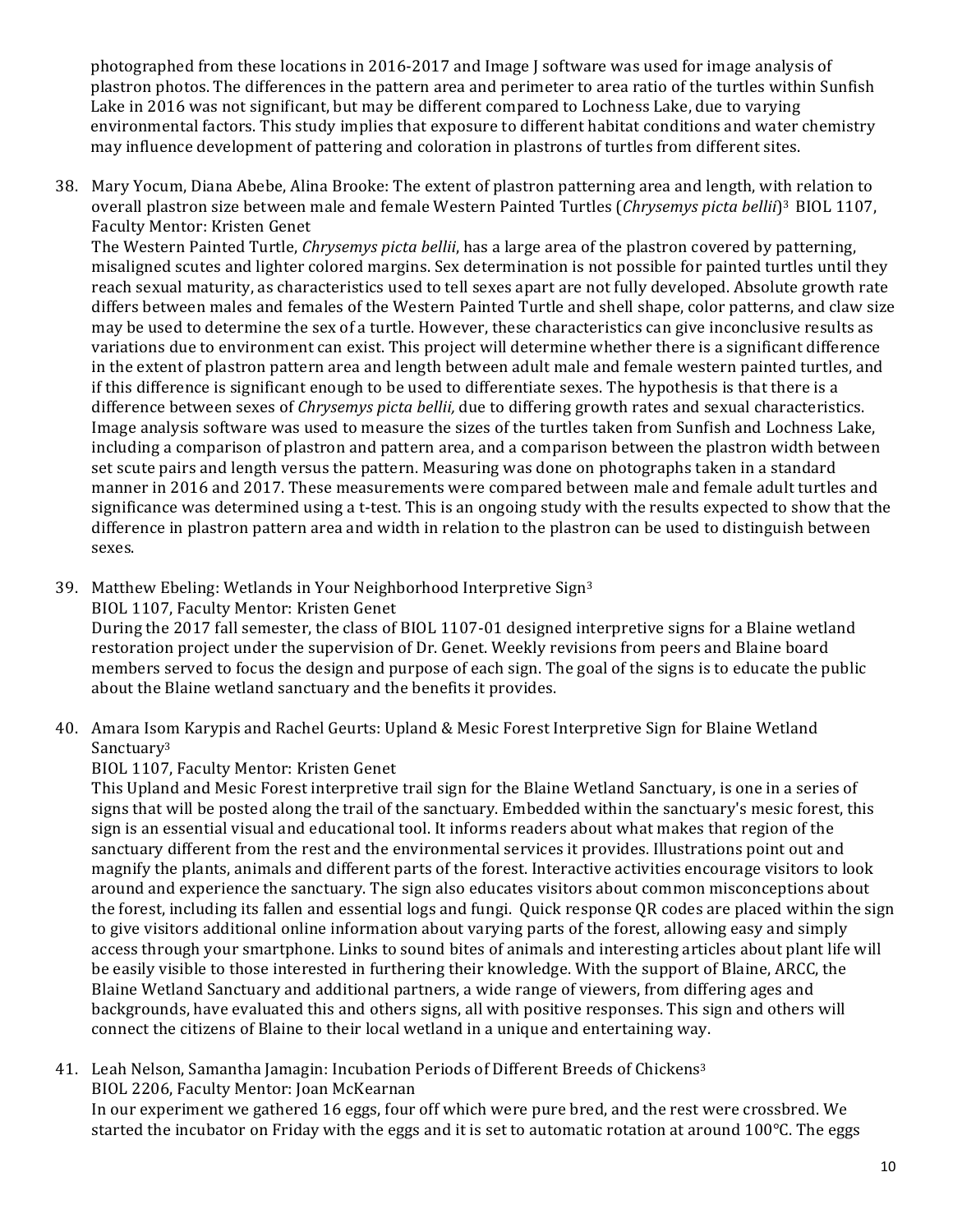should take around twenty-one days to hatch, putting the hatching date around April 20. We will me measure which breeds have the greatest viability and the length of the incubation. Do different breeds of chickens have different hatching rates and incubation periods? Our hypothesis is that the pure breeds will have the greatest viability and shortest incubation period. It helps to know what breeds of chickens have the greatest viability for mass production.

- 42. Elliott Johnson, Dalton Degler: The Effect of Insect Repellant on Decomposers.<sup>3</sup> BIOL 2206, Faculty Mentor: Joan McKearnan A least 2 carcasses are to be placed for decomposition. One will be sprayed with DEET insect repellant and the other untreated. Both carcasses will be observed over multiple days to record the decomposers, if any, that visit each carcass.
- 43. Brittany Wells, Rachel Geurts: Freshwater Sponge Gemmules<sup>3</sup> BIOL 2206, Faculty Mentor: Joan McKearnan
- 44. Eduard Parrington, Matt Ebeling, Soren Flaten: The Effect of Environmental Temperature on Cricket Food Consumption3

BIOL 2206, Faculty Mentor: Joan McKearnan

The purpose of this experiment was to determine the effect of environmental temperatures on the amount of food consumed by crickets. By monitoring both temperature and food mass within each test group, the recorded data will be able to determine if temperature impacts food consumption. The hypothesis for this experiment is that warmer temperatures will cause a higher rate of food consumption.

45. Andrew Steward, Taylor Borgman: Testing for Antibiotic Resistant Bacteria in Wolf Fecal Samples<sup>3</sup> BIOL 2230, Faculty Mentor: Scott Danneman

Wolf packs traveling beyond their primary ranges have required extensive ecological research to conserve their populations, but little research has been conducted on the antibiotic resistant (AR) bacteria they may carry that could cause clinical challenges for these wolves. It was hypothesized that potential contact with humans will influence the amount of AR in wolves. Wolves with little human contact and wild humanassociated wolves were predicted to contain minimal AR compared to captive wolves. In this study, fecal samples were collected from wild wolves far from humans and wild wolves closer to humans, and compared to prior analyses of captive wolves. Species will be identified utilizing PCR and morphological tests; samples will be tested for AR using the Kirby-Bauer method.

46. Jacob Soucy, Andrew Hoium, Brittanie Fort, Leah Nelson, Soren Flaten, Austin Rosene: Functional Characterization of CRISPR/Cas9 Treated Human Colon Carcinoma Cells Targeting the CFTR Locus<sup>3</sup> BIOL 2208, Faculty Mentor: Paula Croonquist

The Cystic Fibrosis Transmembrane Conductance Regulator (CFTR) gene encodes for chloride channel critical for chloride and bicarbonate secretion and fluid balance. Loss of function recessive mutations in this gene are responsible for Cystic Fibrosis, a fatal disease. In addition, low CFTR expression characterizes several types of cancer, in particular nasopharyngeal and intestinal carcinomas. Recently, CFTR has been shown to be a tumor suppressor for intestinal cancer and a prognostic factor for outcome. The aim of this study is to functionally characterize 7 clones derived from the T-84 human colon carcinoma parental cell line, genetically modified utilizing the CRISPR/cas9 system to target the CFTR locus. We hypothesize that loss of function of CFTR promotes highly aggressive phenotypes, increasing cell proliferation, migration and invasion. Upon successful culturing, expanding and maintaining the parental and CRIPR/cas9 treated cell lines, we are in the process of conducting cell viability assays to measure cell proliferation. We predict that CFTR loss is required for increased mitotic rate. Our future studies include transwell migration and scratch assays to measure the migratory and invasive potential respectively of the mutant clones, in addition to RT-PCR and immunofluorescence to validate loss of CFTR transcript and protein expression upon guided RNA targeting via CRISP/cas9 locus targeting. This study may provide insight on the mechanism by which CFTR loss contributes to high metastatic cancer and provide opportunities for treatment of this devastating tumor.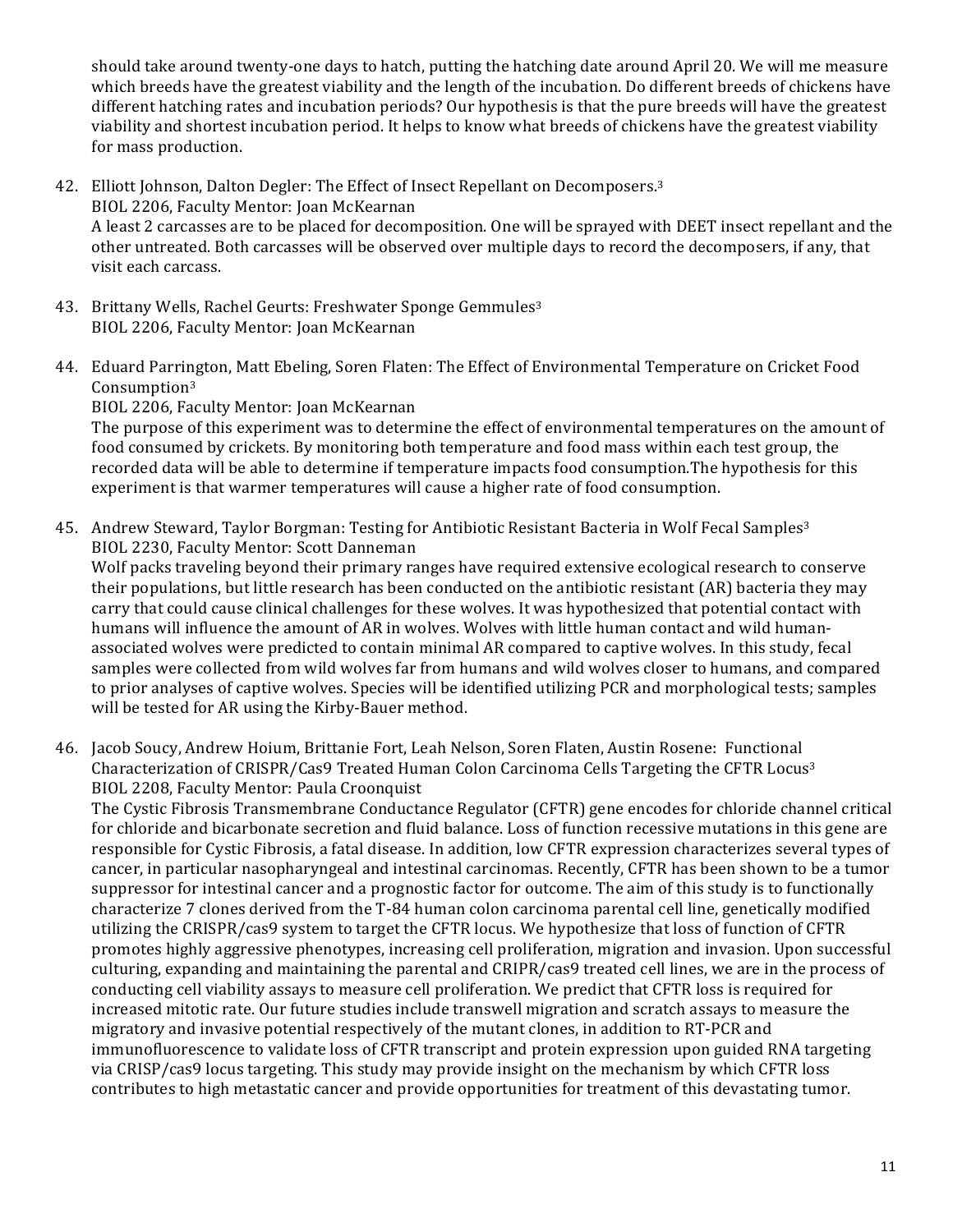- 47. Tam P. Nguyen, Anh Huynh: Optimization of factors affecting the production of biodiesel<sup>3</sup> CHEM 2062, Faculty Mentor: Andrew Aspaas There are some factors that affect the yield of biodiesel. The purpose of this experiment was to find the factors that affect the archieved yield of biodiesel. The biodiesel was synthesized from camelina oil. The result of the experiment could prove that mass ratio of methanol to oil and reaction time play the most important role to archieve the yields of the biofuel.
- 48. Shihab Ahmed, Mohammad Younus: Biodiesel Synthesis<sup>3</sup>

CHEM 2062, Faculty Mentor: Andy Aspaas Biodiesel as the name implies, refers to the long chained fatty acids. Biodiesel is commonly used to fuel diesel engines. These fuels can then be blended with petroleum oil for further usage in various other mechanical engines. Biodiesel serves as an alternative source of energy that is less toxic to the environment as compared to the fossil fuel alternatives. It is helpful in understanding the underlying chemical reactions that lead to the production of biodiesel so new alternative sources can be used. Thus to study the methods of creating biodiesel, a transesterification of camolina oil, corn oil, and waste oil was conducted.

49. Mary Yocum: Synthesis of Biodiesel Fuel from Waste Oil<sup>3</sup>

CHEM 2062, Faculty Mentor: Andrew Aspaas

Diesel is a petroleum-based fuel oil, that has a density of about 18% higher than unleaded gasoline. Diesel has a higher quantity of sulfur than gasoline, which can damage the environment. Lowering the sulfur reduces lubricity of the fuel, requiring added lubricants, such as biodiesel. Biodiesel is the fuel equivalent to diesel produced from chemically processes biological sources, such as vegetable oil, or waste vegetable oil. To produce biodiesel, oil is chemically converted with the use of an acid or base catalyst, and an alcohol. Byproducts of glycerol and soap are formed, which must be removed from the product before it can be used as fuel. To produce biodiesel in the most efficient way, first the best acid catalyst for the production must be found, the optimal reaction conditions and reactant amounts calculated, and the final product analyzed for purity. By repetition of the experiment, along with slight changes in conditions and NMR analysis, this project will discover an efficient formula for biodiesel synthesis, giving the highest percent conversion into pure product. 

- 50. Jessica Thunder, Krista Olson, Jenna Schulte: Synthesis of Biodiesel<sup>3</sup> CHEM 2062, Faculty Mentor: Andrew Aspaas & Patty Pieper Biodiesel is produced by a process known as transesterification. This occurs when glycerin is removed from fatty acids. The products of transesterification are glycerin (soap) and methyl esters (biodiesel). Biodesel production is very important as a replacement energy in diesel engines. One main goal of this experiment was to identify the best conditions to reach optimal biodiesel production.
- 51. Jennifer McDilda: Base catalyzed biodiesel synthesis vs acid catalyzed reaction, Acid value titrations, and MALDI-MS for pennycress seeds

CHEM 2062, Faculty Mentor: Andrew Aspaas

Our project is based off a group of data that our Lab gathered to get the best % conversion of biodiesel from camelina oil.

52. Rachel Griffith, Ashely Mayer: The Effects of Caffeine on Heart Rate and Blood Pressure Before and After a Workout in Women Ages 20-30.3

EXSC 475, Capstone Research (SMSU), Faculty Mentor: Jill Gromberg The purpose of this study is to determine how caffeine affects heart rate (HR) and blood pressure (BP) after performing a full body strength workout in women ages 20-30 years old. Eight female subjects stratified at low cardiovascular risk participated in three supervised exercise tests. Before each test, participants consumed a specific amount of caffeine; 1) 0 mg., 2) 100 mg., and 3) 200 mg. in a pill form at least 30 minutes before exercise. Prior to the workout, participants relaxed for 5 minutes. Before exercise, HR and BP were measured. Participants then began a 3-minute warm up on the rower. The strength-training program followed. The workout was 3 sets of 10 reps with a 30 second rest between each rep. The training program included four upper body lifts and four lower body lifts. Immediately following the last lift was a passive